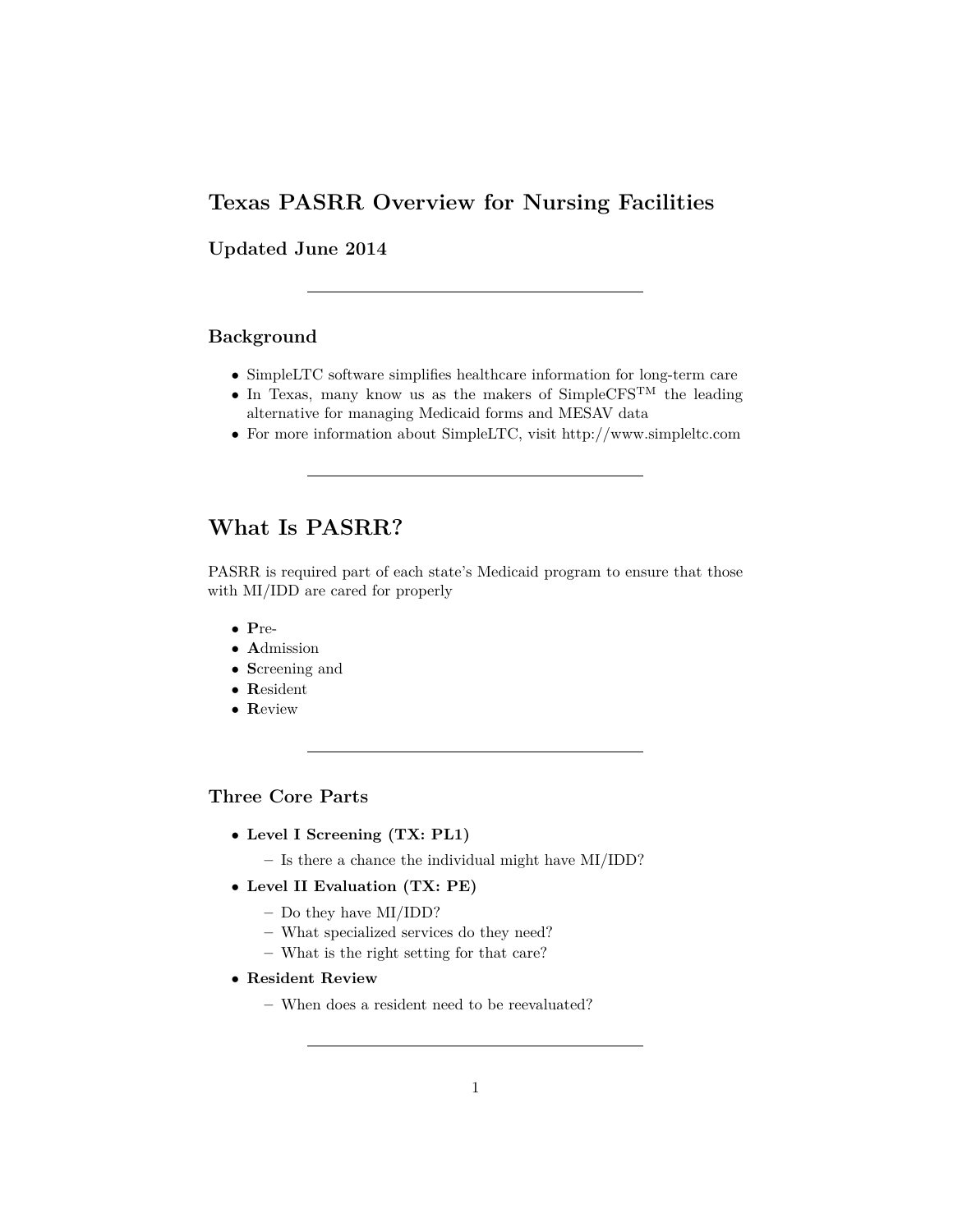# **What is MI?**

Federal regulations define three criteria for disorder to be MI

- 1. It must be a major mental-disorder listed in DSM-III-R (1987); and
- 2. It has resulted in functional impairments in major life activities in the last 3-6 months, including interpersonal functioning, concentration, and adaptation to change; and
- 3. The individual must have a recent (in the last two years) history of treatment including:
	- Inpatient hospitalization; or
	- An episode of "significant disruption" to normal life requiring supportive services or law enforcement intervention

# **What is IDD?**

Federal regulations say an individual has an intellectual disability under PASRR if they have:

- A level of intellectual disability as described in the AAMR Manual on Classification in Mental Retardation (1983); or
- A related condition as defined by 42 CFR 435.1009
	- **–** DADS has created [a list of related conditions on their website](http://www.dads.state.tx.us/providers/guidelines/ICD-9-CM_Diagnostic_Codes.pdf)

# **Definitions**

- **Nursing Facility (NF)**
	- **–** A Medicaid-certified nursing facility
- **Referring Entity (RE)**
	- **–** The entity that refers an individual to a NF (hospital, doctor, LAR, family member, law enforcement)
- **Local Authority (LA)**
	- **–** Agencies contracted by the state to serve as the point of entry for publicly funded MI & IDD programs.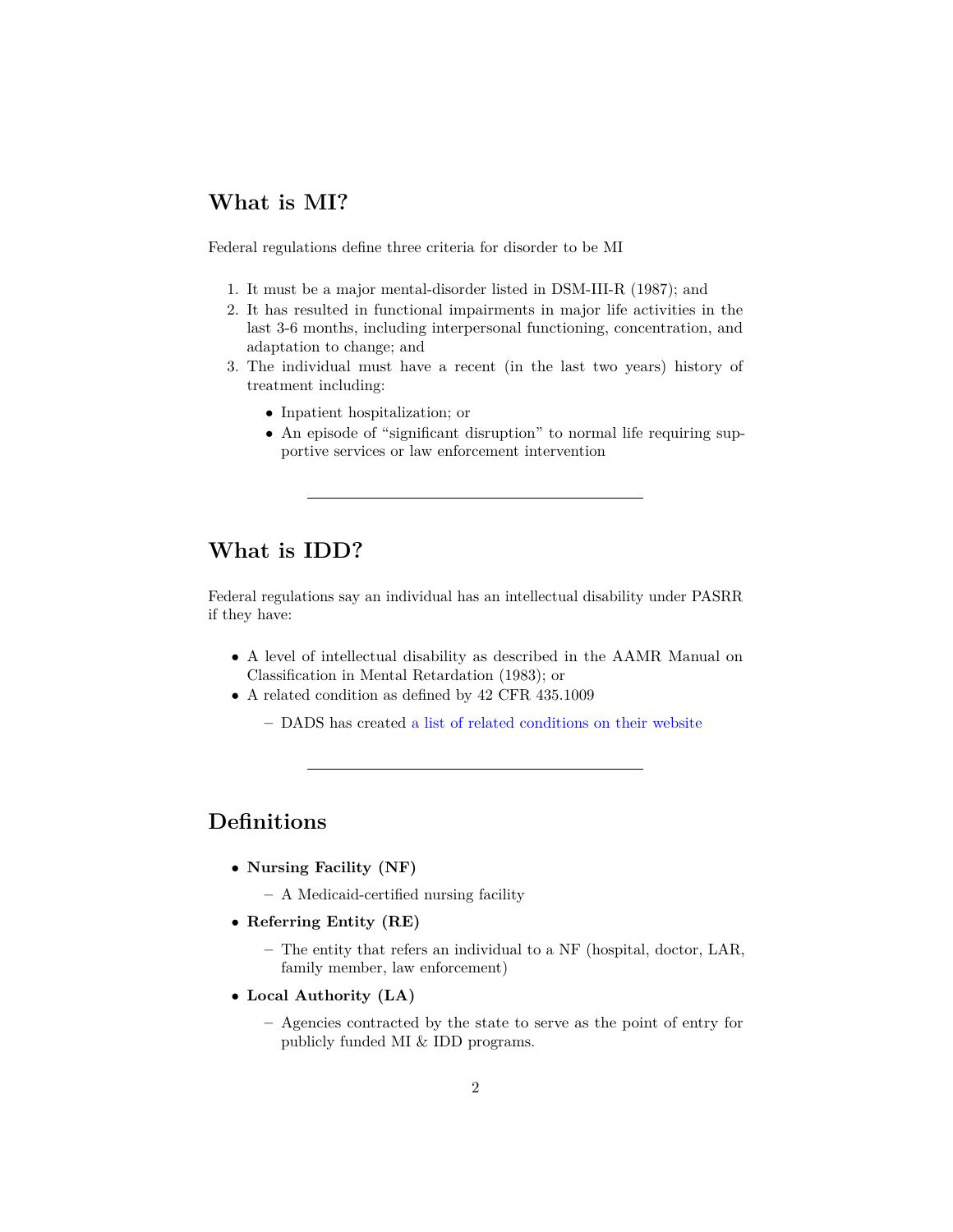- **–** Each county has one LA assigned for MI and another assigned for IDD.
- **–** DSHS regulates LA for MI; DADS regulates LA for IDD

# **Texas PASRR Redesign**

#### **A brief history**

- **1987**: Congress institutes PASRR so that residents with MI/IDD receive proper care in the proper setting
- **Dec 2009**: CMS informs TX HHSC of Federal compliance issues with the TX PASRR program
- **May 2013**: TX HHSC launches Phase I of PASRR redesign
- **Jun 2014**: TX HHSC launches Phase II of PASRR redesign

## **CMS Identified Three Main Problems**

- 1. Level II evaluation needs to recommend specialized services prior to admission
- 2. NF staff should not perform the Level II evaluation
- 3. State needs to describe resident review process better

#### **Redesign Phase I**

- Rolled out May 2013
- PL1 must be completed for every individual being admitted to a Medicaid NF
	- **–** Preadmission: RE completes PL1. If positive, LA submits. Otherwise, NF submits.
	- **–** Expedited Admission: RE completes and NF submits PL1
	- **–** Exempt Hospital Discharge: RE completes and NF submits PL1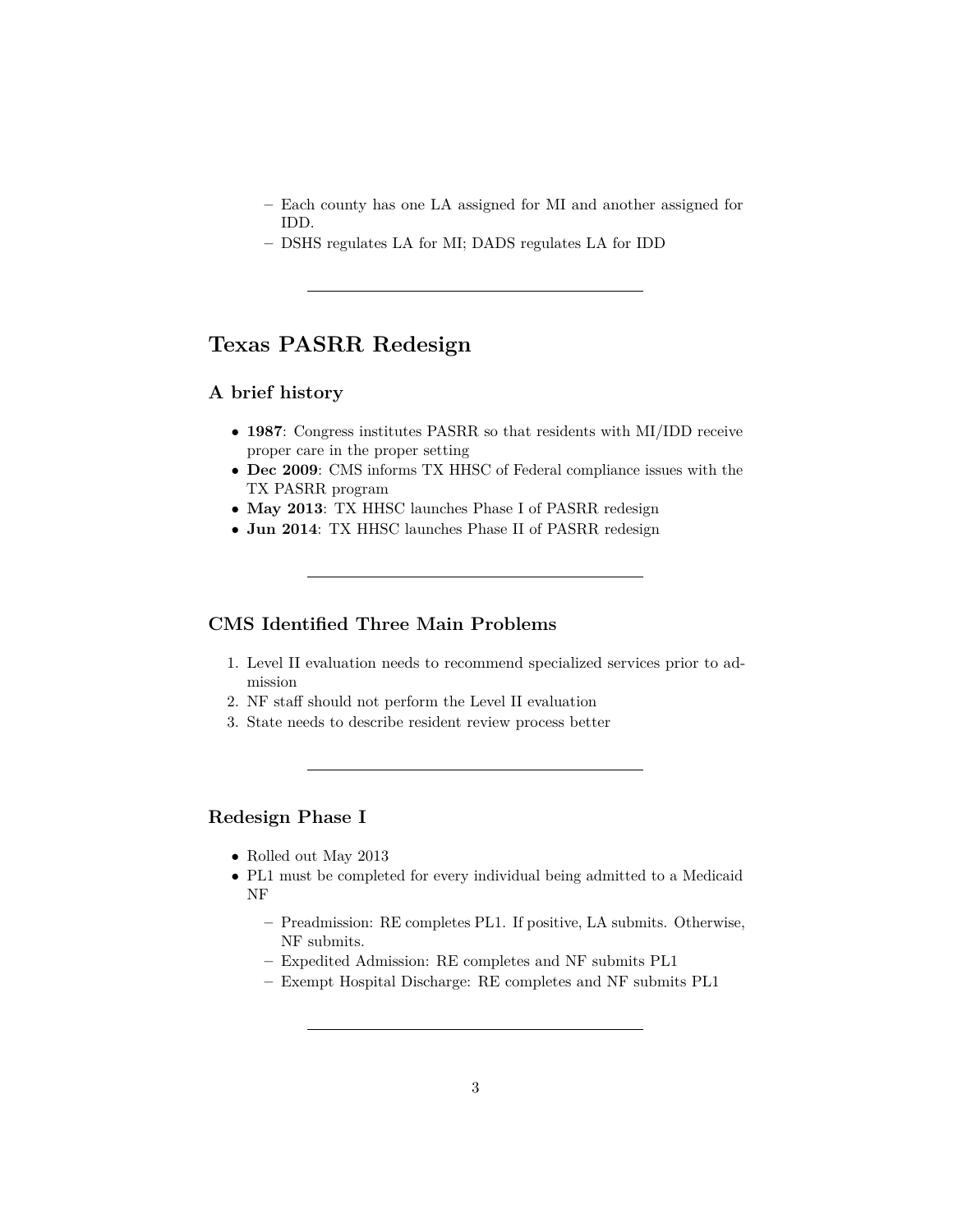## **Redesign Phase I**

• Electronic message sent to LA to come and perform the PE (typically within 7 days)

**–** Exception: Coma, Exempt Hospital Discharge, Respite (14 days)

- After PE, NF must certify ability to provide specialized services from PE
- LA coordinates placement in NF or alternate setting and participates in NF IDT

### **Redesign Phase II**

- Rolled out June 2014
- **LTCMI rejections and Medical Necessity**
	- **–** If a PL1 is not on file for the resident, the LTCMI will be rejected
	- **–** In other words, **No PL1 = No LTCMI = No Payment**
	- **–** For preadmission PL1-positive individuals:
		- ∗ The LA will need to submit the PL1
		- ∗ MN will be determined for the first LTCMI based on the PE. Therefore, the LTCMI will not be accepted until the PE has been submitted by the LA.

## **Redesign Phase II**

- **New Alerts**
	- **–** On LTCMI submission, if a matching PE is found but the PL1 has not been certified (D0100N), the NF receives an electronic alert telling them that they need to review the PE and certify their ability to serve.
		- ∗ Alerts can be viewed through SimpleLTC (for SimpleLTC customers) or the TMHP LTC Online Portal
	- **–** On MDS, LA will automatically be notified to perform a PE if MDS coding shows potential PASRR eligibility
	- **–** On MDS SCSA, if resident is no longer comatose, LA will automatically be notified to perform a PE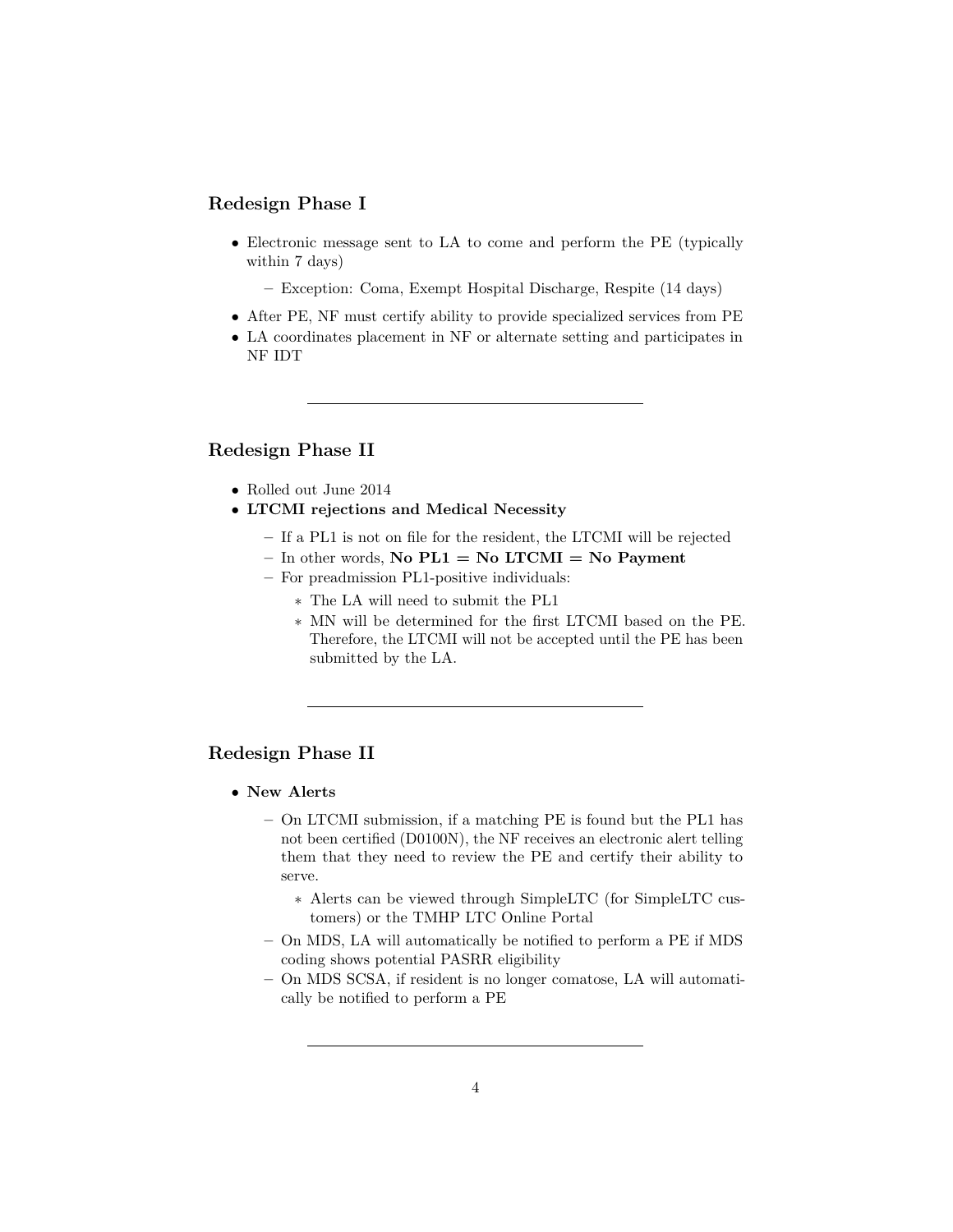# **Redesign Phase II**

- **Validation Changes**
- TMHP will now allow NFs to 'Update Form' on "data convert" PL1s
- TMHP will now allow NFs to submit a PL1 after an individual has been admitted
	- **–** D0100P NF Date of Entry can now be prior to the date the PL1 is submitted
	- **–** D0100P NF Date of Entry can be prior to A1200B (Referring Entity Signature Date)
	- **–** D0100P NF Date of Entry can be prior to A0600 (Date of Assessment)

#### **Redesign Phase II**

- **Change of Ownership (CHOW) Process**
	- **–** Notify DADS PASRR Unit via e-mail [\(pasrr@dads.state.tx.us\)](mailto:pasrr@dads.state.tx.us) that a CHOW is happening:
		- 1. Include Former NF Name, Address, Vendor/Contract, New NF Name, Date CHOW initiated,  $#$  of residents
		- 2. Keep a list of all residents admitted after the CHOW was started
		- 3. Once the new Contract  $\#$  is active, a PL1 must be submitted for *every* resident within 90 days

#### **Redesign Phase II**

- **Change of Ownership (CHOW) Process (continued)**
	- **–** DADS PASRR unit will contact the NF weekly to get a list of all newly admitted residents
	- **–** After 90 days, DADS PASRR will verify a PL1 has been introduced for every resident pre- and post-CHOW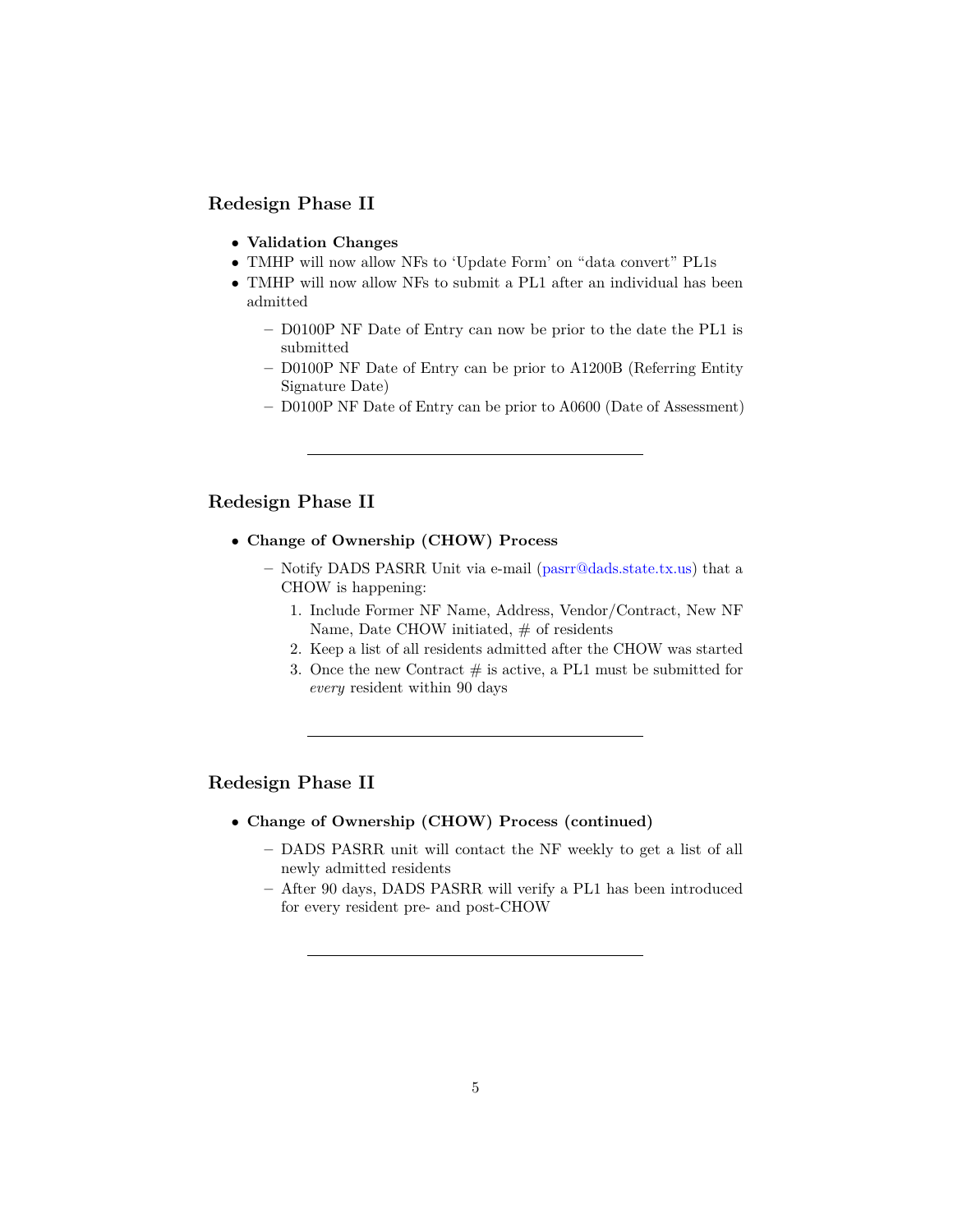# **Regulatory Notes**

- **Noncompliant REs**
- If an RE (hospital or doctor) refuses to complete the PL1, contact the Dept. of State Health Services (DSHS)
	- **–** E-mail: <pasrr@dshs.state.tx.us>
	- **–** The state recognizes that the relationship between NFs and hospitals is important to NFs.
	- **–** The identity of the NF will be kept confidential.
	- **–** DSHS will follow-up on complaints with targeted outreach to ensure REs understand their responsibilities under PASRR

#### **Regulatory Notes**

- **Noncompliant LAs**
- LAs are paid based on their completion of the PE so it is in their best interest to complete the PE expediently
- State office staff review reports based on PL1 submission and will provide timely follow-up with the LA for completion of the PE.

## **Regulatory Notes**

- **IDT/Care Plan Coordination**
	- **–** NFs are responsible for coordinating with the LA to schedule the IDT / care plan meeting
		- ∗ Must be held within the first 14 days after admission
		- ∗ NF must inform the LA of the date and time of the meeting
		- ∗ Can be conducted over the phone

#### • **Delivery of Specialized Services**

- **–** Specialized services (by NF or LA) must be included the comprehensive care plan
- **–** All specialized services must be started within 30 days after being added to the care plan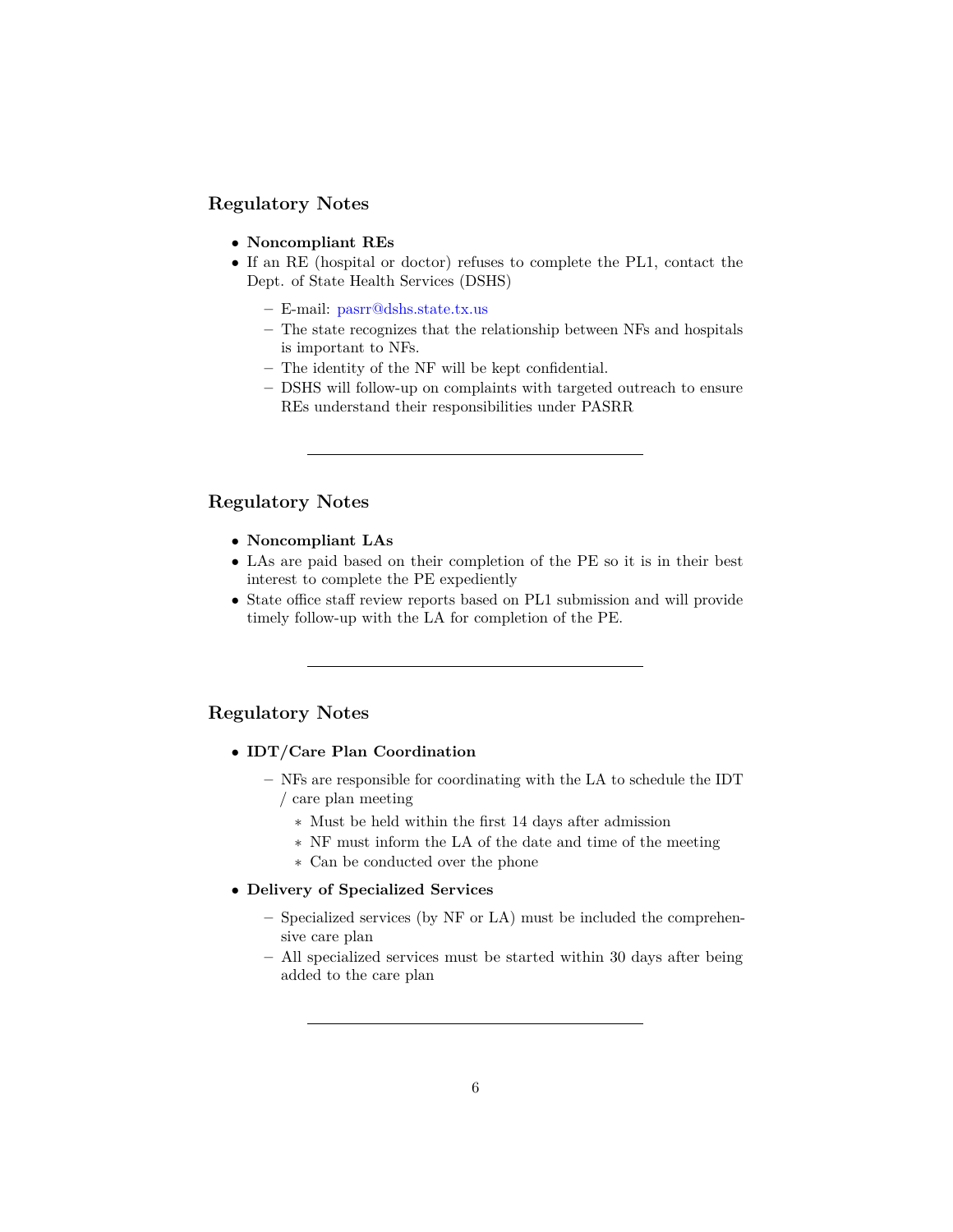# **Regulatory Notes**

## • **Survey Tag F285**

- **–** If sampled residents have MI or ID, did the state determine:
	- ∗ Whether the residents needed the services of an NF?
	- ∗ Whether the residents need specialized services for their ID or MI?
- **–** This is fulfilled by the completion of the PE
	- ∗ Performed by the LA on behalf of the state
- **–** Facilities will have an issue during surveys if a resident has MI/ID but does not have a positive PE

## **What is SimpleLTC doing to help?**

- **Alerts**
	- **–** Alerts from TMHP will be available within SimpleLTC
- **"Medicaid Residents Missing PL1" Report**
	- **–** We've introduced a new report that identifies active residents (based on form history) who do not have a PL1 on file
- **Admission LTCMI Warning**
	- **–** LTCMIs submitted through SimpleLTC will display a warning if the resident does not have a PL1 on file

# **That's it!**

## **If you need more help. . .**

- SimpleLTC PASRR Resources
	- **–** <http://www.simpleltc.com/pasrr>
- SimpleLTC Customer Support

**–**(469) 916-2803, [support@simpleltc.com](mailto:support@simpleltc.com)

- DADS PASRR Unit
	- **–**(855) 435-7180, [pasrr@dads.state.tx.us](mailto:pasrr@dads.state.tx.us)